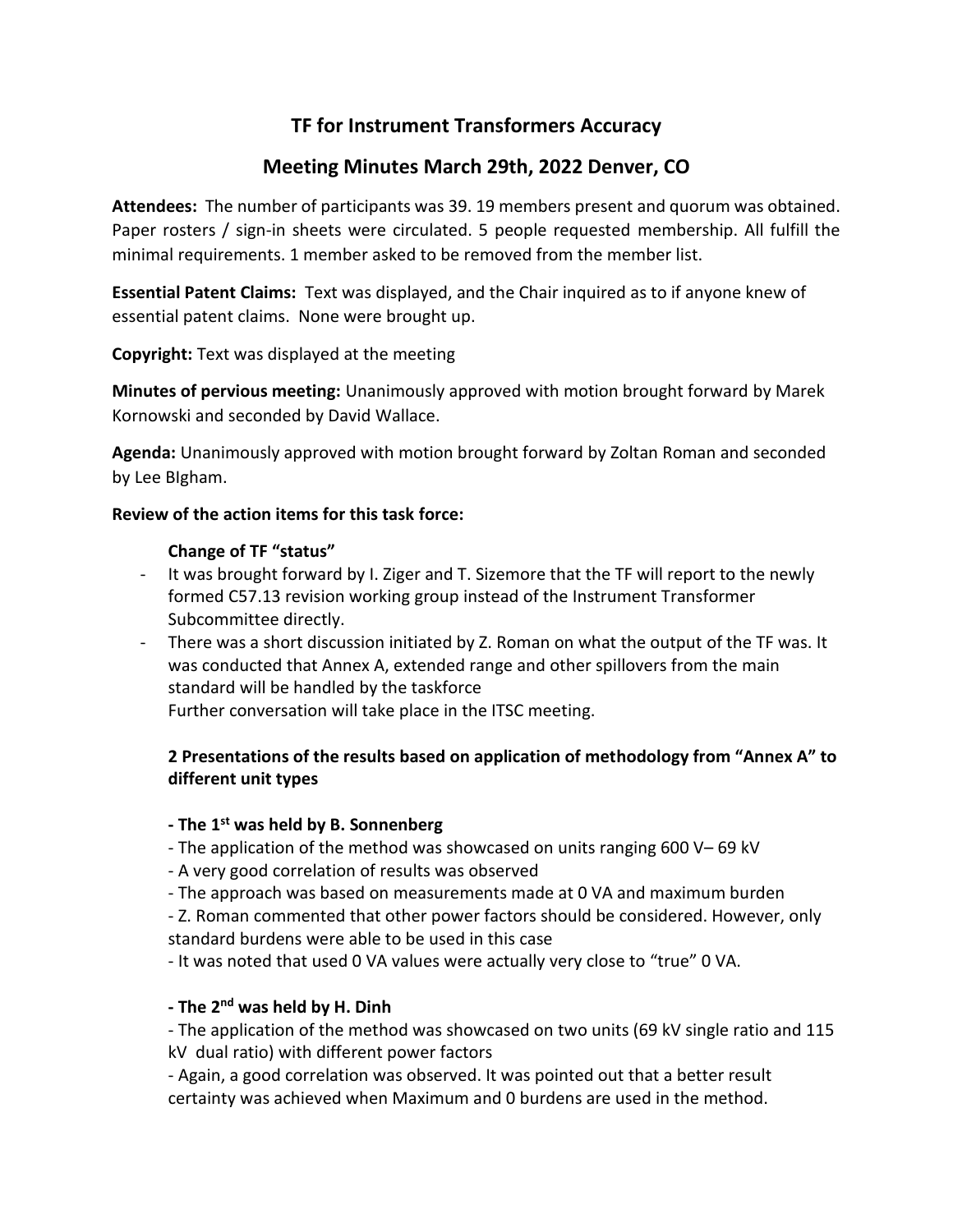- Z. Roman pointed out whether theoretical or actual burdens were used. A small discussion ensued on the topic, with T. Sizemore pointing out that it is critical to accurately assess the 0 burden as the failure to do so can lead to some errors - J. Oliveira pointed out that the differences in presented results are negligible for practical applications

# **The results of the planned 3rd presentation by Z. Roman will be distributed to the WG after they are received.**

**I.Ziger asked for volunteers to work on the Annex A and implementing the changes in the main text of the standard.** Several people volunteered directly (R. Trifunoski, M. Kornowski, H. Dinh, Z. Roman, D. Wallace). This group of people will be contacted after the meeting to perform the work on the annex and main text implementation.

#### **Presentation of experiences on CTs with extended range – held by T. Sizemore**

- A presentation was given with basic concerns on extended range, laboratory and field implications, as well as approaches to take when implementing it in the standard
- A very fruitful discussion ensued. The main points (and contributors) are listed below:
- It is important to give explanatory text which explains extended range and its implications (more expensive, different materials….) - M. Kornowski, T. Sizemore, R. Trifunoski
- It is necessary to put an additional clause for extended range D. Wallace
- Extended range does not apply to Multi Ratio units J. Oliveira
- Some customers cannot "afford" RF 4.0 due to meter limitations L. Bigham
- Some meters see very low currents as noise. It is a question of what meters can actually sense – J. Kotula
- A question of test system calibration and traceability B. Wimberly
- It will be important to clearly indicate the extended range on the nameplate R. Hogg
- Two ideas were brought forward on how to do that. The first is to define extended range classes (Z. Roman). The other is to specify the range the accuracy is applicable to  $$ either in percentage or amps of primary current (L. Bigham, I. Ziger, J. Kotula)
- We have to carefully specify expected accuracy. It is a question how to address the "double" accuracy limits for class 0.15. (I. Ziger). R. Trifunoski suggested that "double" accuracy limits should be removed from extended range applications
- Some other minor comments and observations were brought forward regarding field testing, available equipment and calibration

**I.Ziger asked for volunteers to work on the wording for extended range. The first step is the explanatory text, and based on that the final approach will be determined .**  Several people volunteered directly (A. Rashid, R. Trifunoski, M. Kornowski, J. Oliveira, J. Chorzepa,T. Sizemore, H. Dinh, Z. Roman). This group of people will be contacted after the meeting to perform the work on the wording regarding extended range CTs.